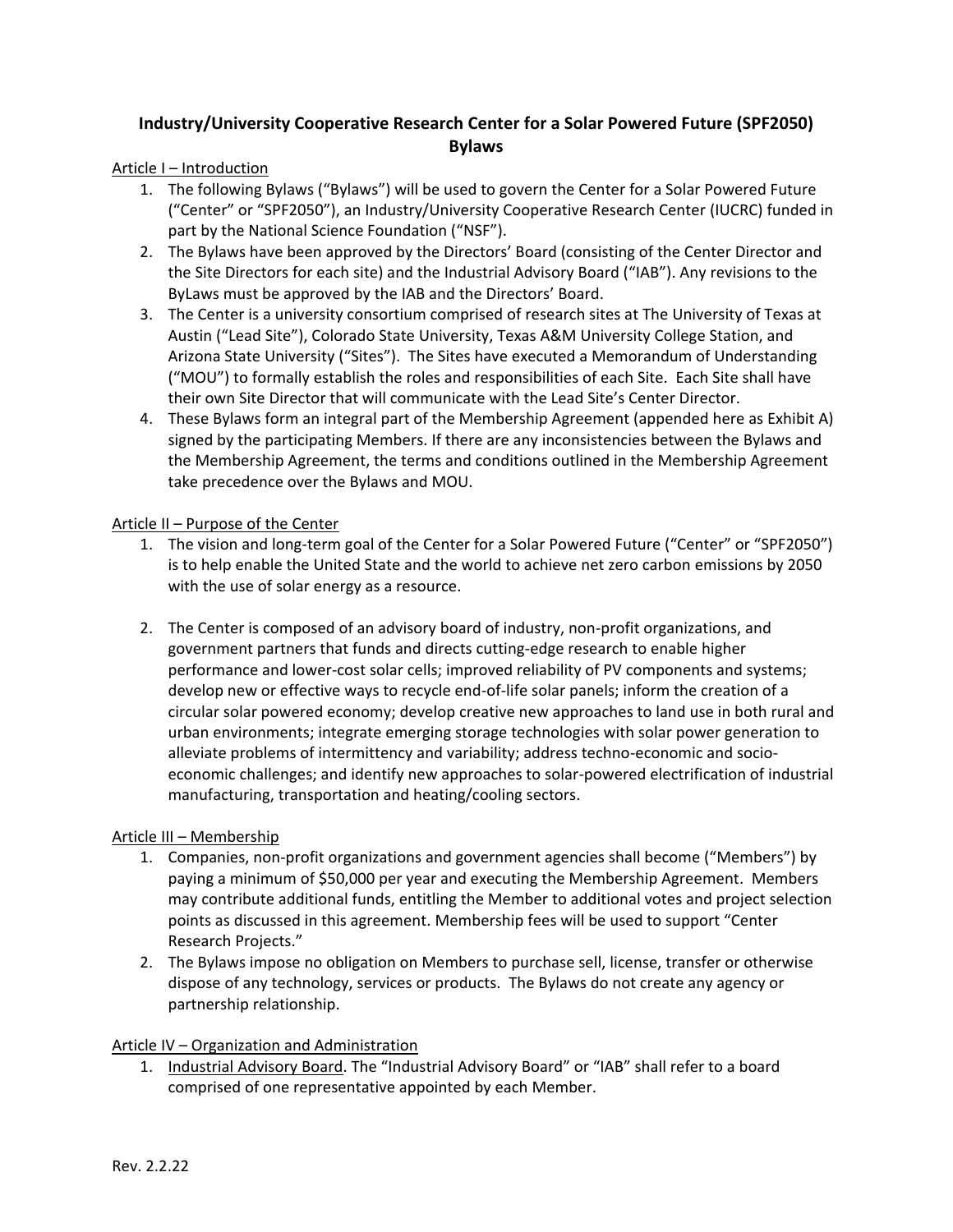The Industrial Advisory Board will select a Chair by majority vote for a two-year term and no less than every two years thereafter. The Industrial Advisory Board will select by majority vote a Vice-Chair to assist the Chair and to serve as Chair in his or her absence, or when a motion involving the Chair is being discussed. The Industrial Advisory Board Chair, the Center Director, and the Site Directors will work together as needed to manage Center activities.

2. IAB Chair and Vice-Chair. The IAB Chair and Vice-Chair will serve as the liaison between the IAB and both the Center leadership and the Center Assessment Coordinator. The Chair will be responsible for activities such as initiating changes to the bylaws and will serve as the voice of the IAB.

All Members will participate through the Industrial Advisory Board in the strategic planning of the Center. The Industrial Advisory Board will assist the Center Director, Site Directors, and participating faculty in identifying pre-competitive, industry-related, research problems; recommend research projects for future work; identify appropriate internship opportunities for graduate students; assist the Center Director and Site Directors in identifying new members; review the research and educational accomplishments of the Center; and recommend restructuring and/or redirecting of ongoing programs to meet Members' needs and concerns.

- 3. Center Director. The "Center Director" is appointed by the NSF and will be the primary decisionmaker for the Center. The responsibilities of the "Center Director" shall be as outlined in the National Science Foundation Program Solicitation NSF 20-570 and MOU.
- 4. Site Directors. The "Site Directors" will be responsible for Center activities at their university and will report directly to the Center Director. The responsibilities of Site Director shall be as outlined in the National Science Foundation Program Solicitation NSF 20-0570 and MOU.
- 5. Center Assessment Coordinator. A "Center Assessment Coordinator," appointed by the National Science Foundation, will advise the Center Director, Site Directors and the Industrial Advisory Board. The Center Assessment Coordinator will provide an independent assessment of the operation of the Center and will report directly to the IUCRC Program Manager at the National Science Foundation.
- 6. **IAB Governance**. Each IAB member has one vote on policy decisions. A quorum for an IAB vote is two-thirds of the voting IAB Members or their proxies. In general, a simple majority outcome to a vote will carry an action, except for Bylaws changes, which require a two-thirds majority. Center Bylaws can be amended, at any time, per the recommendation of the IAB, Center Director and Site Directors. Any revisions to the Bylaws require approval by way of a two-thirds vote of the IAB Members. In the event, of a change outside of an IAB Meeting, the IAB Chair will reach out to the Members and initiate a vote.
- 7. Academic Leadership Team. The "Academic Leadership Team" will be comprised of the Center Director and Site Directors.
- 8. Academic Policy Committee. The "Academic Policy Committee" will be comprised of individuals at each Site that have authority to evaluate and put forth a decision about Conflict of Interest and personnel matters, as they arise. The Committee will be responsible for managing Conflict of Interest concerns and personnel performance issues within their respective sites. The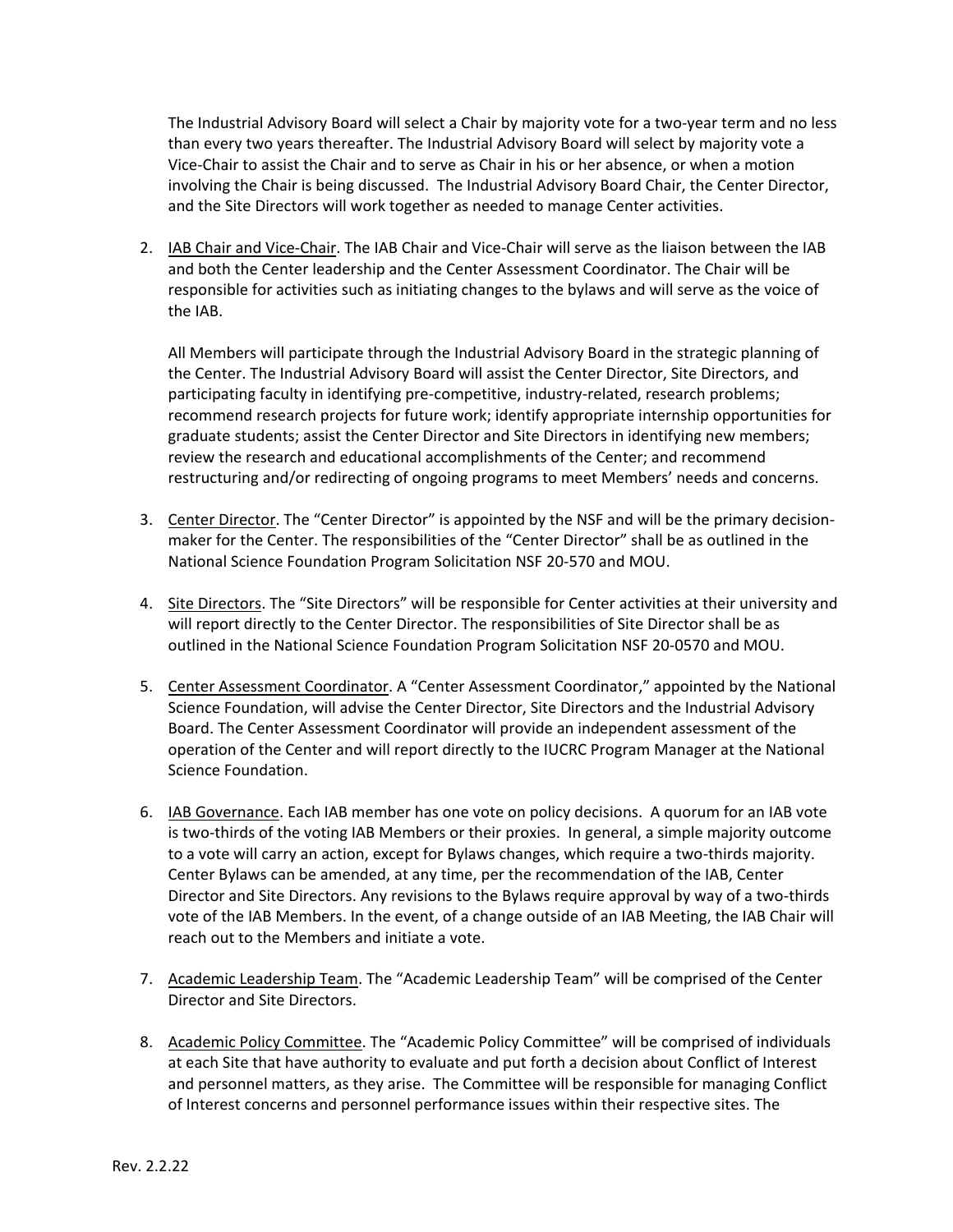Committees at each respective Site have been outlined in the proposal submission to NSF. If membership changes are needed for the Academic Policy Committees at each Site, the Site may make such change as the need arises, but will notify the Lead Site of the change in membership.

#### Article V – Reports

1. Project research updates shall be provided on a quarterly basis to Members. Additional items may be disseminated via email and/or uploaded to the Center's member section of the website at any time.

#### Article VI – Data Management

1. The Center's Data Management involves archiving data, samples, and other research products, and for preservation of/access to them. The data and related materials will be stored and preserved in the Center's digital repository. In aggregate, all the generated data will be stored, preserved, and made accessible at no cost to the project. The data sets, associated publications, and metadata will be deposited and preserved in the digital repository after project completion.

#### Article VII – Meetings

- 1. The Industrial Advisory Board will meet twice a year to review research results, select projects for recommendation, review budgets and discuss the strategic plans for the Center. An Industrial Member may send more than one representative to the Industrial Advisory Board Meetings, although standard voting rules apply (one point per thousand dollars of Membership dues contributed up to a maximum of 100 points).
- 2. Industrial Advisory Board Meetings are closed to the public because of the proprietary Center information that will be discussed. Attendance is limited to faculty, staff and students affiliated with the Center; representatives of Industrial Members and the Center Evaluator and other NSF personnel.
- 3. Non-Member visitors are able to attend Center meetings by executing a signed non-disclosure agreement ("NDA"). The Directors will inform the Members in advance of the meeting if a visitor plans to attend. The Lead Site will execute such NDAs between the Center and the non-member visitors.

# Article VIII – Center Research Project Selection Procedures

- 1. The Center will only consider research projects that are not a duplicate of, or substantially similar to, federal awards received by the researchers participating in the Center's activities.
- 2. The Center will provide one-page project proposal ideas to the IAB for review six weeks before the Fall IAB meeting.
- 3. The IAB will select Center Research Projects for funding from available Center-generated membership fees and will cooperate with the Directors to establish an annual budget for each project.
- 4. New projects will be selected at the Fall IAB meeting. The Center Director will provide a budget summarizing the Center's income and expenditures. A single line item will indicate the total budget available to support new Center projects. Each Site will provide proposals for new research.
- 5. Funding decisions will be made by center directors based on the consensus of the IAB members.
- 6. An IAB member will not be allowed to vote on projects in absence of project review/selection meetings.
- 7. At the discretion of the IAB, a voting procedure may be used in which each IAB member is allocated 1 point per \$1,000 of Member fees paid up to a maximum of 100 points.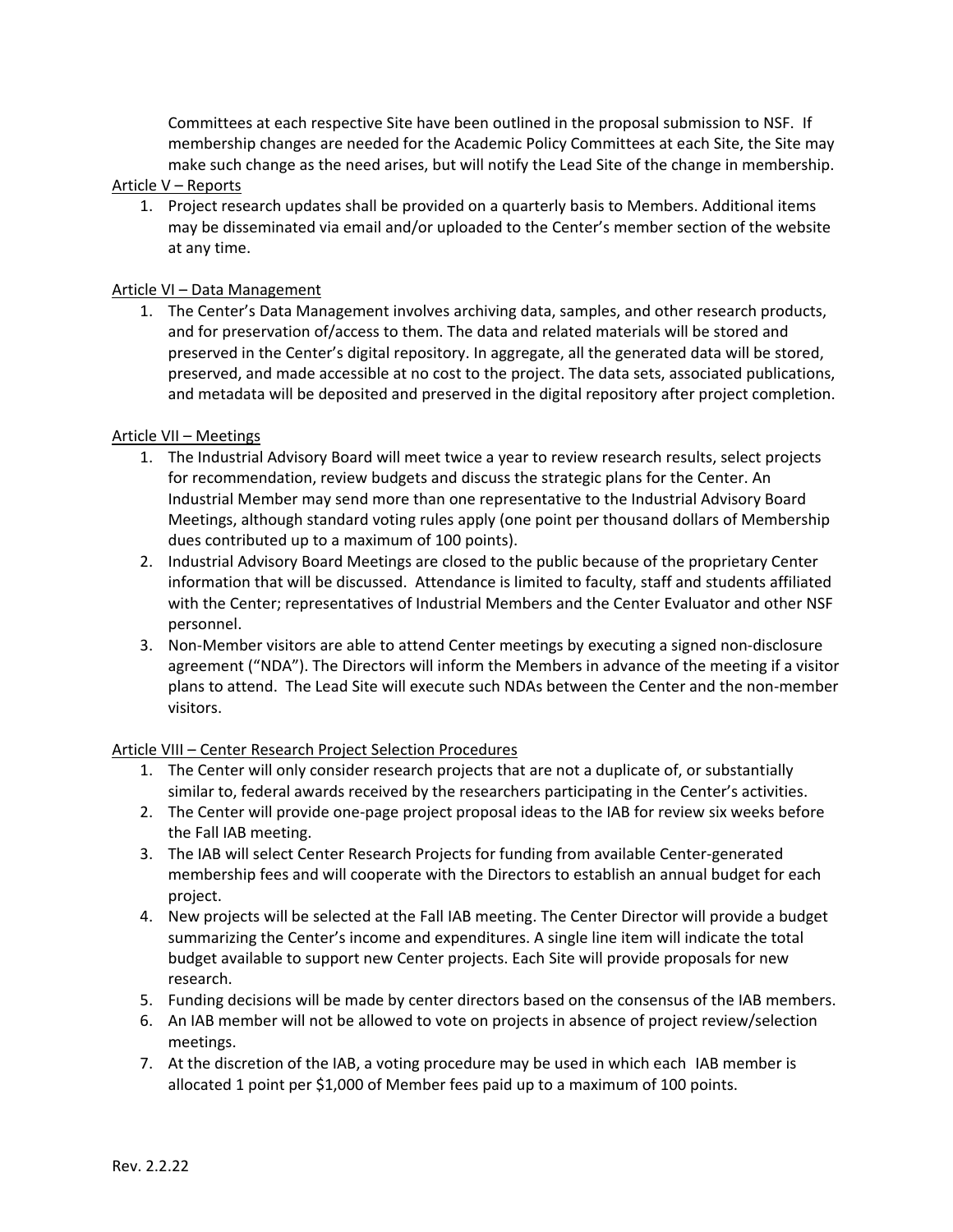- 8. A member is allowed to use all of their points on one project, or distribute them among multiple projects as desired.
- 9. Each project that goes forward should have votes from at least 2 companies.
- 10. Before the vote is taken, the IAB will decide if the vote is binding or if it will be used merely as an indicator of the Board's research priorities. The IAB may elect to complete any number of nonbinding votes but only one binding vote. If the IAB is not able to reach consensus, a binding vote will dictate which projects are funded.

Article IX – Patents, Copyrights, Licensing/Royalty Agreements and Publications

- 1. The Center will use a priority-driven ranking mechanism by which the IAB can recommend funding. (A voting method that allows one IAB Member to independently fully fund its project(s) of choice is viewed as supporting contract work and is disallowed under the I/UCRC framework).
- 2. If an invention or discovery is made resulting from a Center Research Project, the Principal Investigator with the coordination with the Site Director of that Project shall submit an invention disclosure:
	- a. UT Austin Office of Technology Commercialization ("OTC"): [https://research.utexas.edu/otc/;](https://research.utexas.edu/otc/)
	- b. CSU: CSU Ventures [http://www.csuventures.org/content.php?page\\_id=204;](http://www.csuventures.org/content.php?page_id=204)
	- c. TAMU College Station Texas A&M Technology Commercialization ("TTC"): [http://techtransfer.tamu.edu/index.shtml;](http://techtransfer.tamu.edu/index.shtml)
	- d. ASU: Skysong Innovations <https://www.skysonginnovations.com/> .
	- Site Director(s) shall distribute disclosures to currently paid Members.
- 3. Members shall have ninety (90) days from receipt of invention disclosure to notify in writing the disclosing University of Member's desire to enter into a non-exclusive royalty-free license. Members that wish to exercise rights to a royalty-free license agree to pay patent application and maintenance costs on a pro rata basis. In the event only one Member wishes to exercise their rights to the non-exclusive royalty-free license, that Member shall be fully responsible for any and all patent application and maintenance cost.
- 4. Patent eligibility is contingent upon having an active membership at the time of the invention. Members who join the Center after a disclosure has been filed are not eligible to the same patent rights as those Members who were active at the time of the invention's discovery. This also applies to Members who have lapsed membership and rejoin the Center at a later date.
- 5. If no Member intends to pursue a license, the disclosing University has rights to pursue intellectual property protection independent of the Center.
- 6. Draft manuscripts shall be provided to the IAB for review and comment prior to publication, the IAB will have sixty (60) days to review and provide comment. The IAB shall notify the Center Director and Site Directors within thirty (30) days of receipt of manuscript whether it desires the Center to file patent applications on any inventions contained in the manuscript to delay publication to protect confidential information or file patent applications on inventions, The IAB may request a period of ninety (90) days to delay publication for provisional patent filing.

# Article X – New University Affiliates and Industrial Members

1. New universities or colleges may request membership in the Center. Each new university requesting membership must submit a "Letter of Intent" to the National Science Foundation to join the Center, and follow the I/UCRC program guidelines for acceptance into the Center. New universities or colleges, who wish to be a Site must agree to the Bylaws, Membership Agreement and terms of the MOU executed by the existing Sites.